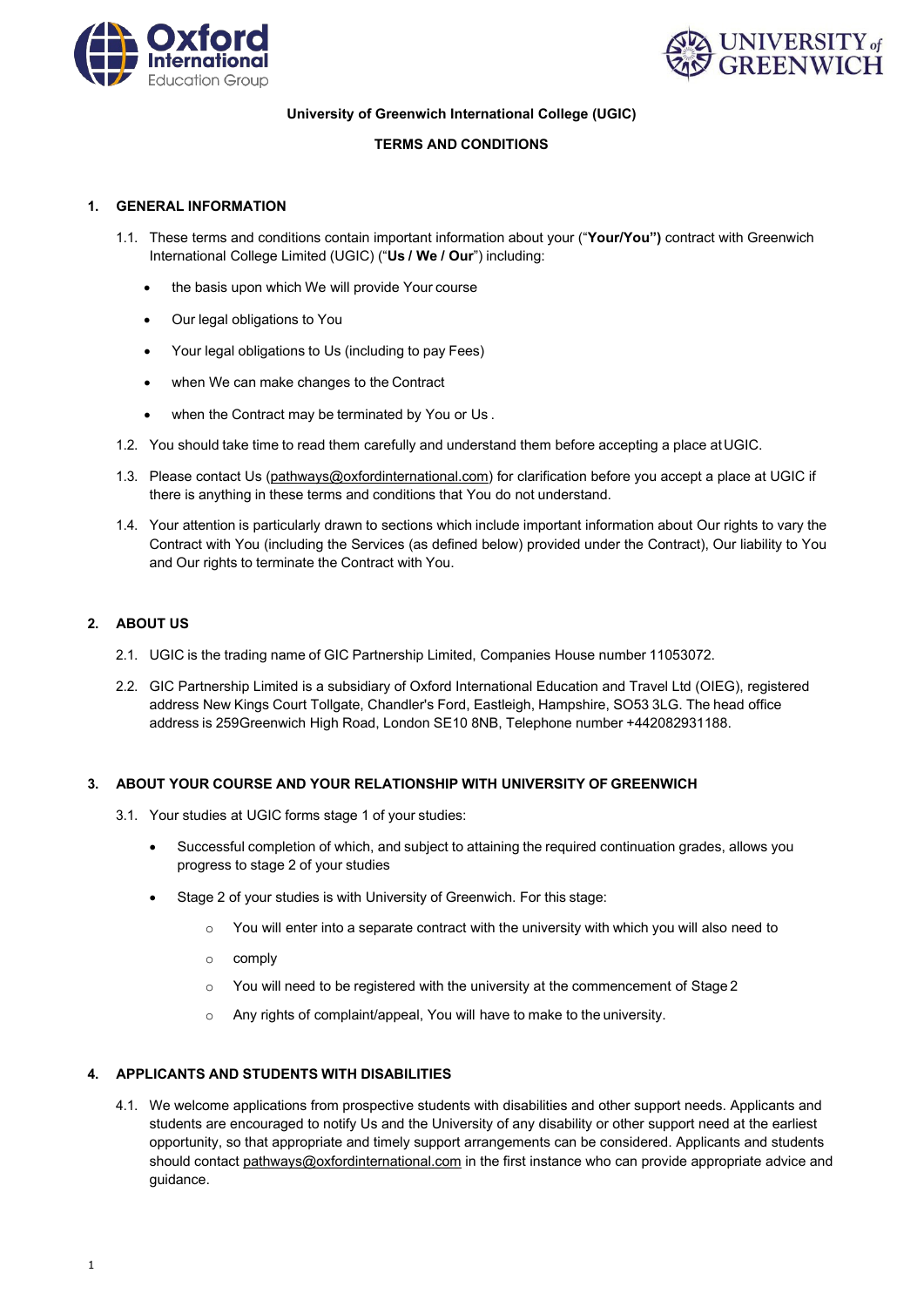



# **5. OUR CONTRACT WITH YOU**

# *The offer letter*

- 5.1. Greenwich International College Limited will issue You with an offer letter which will set out details of the offer of Your place on a course of study with Us ("the Offer Letter"). The Offer Letter will contain important information about:
	- the course, tuition, and other related services with which You will be provided ("the Services")
	- details about the fees payable by You for the duration of the course ("the Fees")
	- the duration of the Contract: and
	- details of any conditions that will apply to Your Contract.

### *Conditions with which You will need to comply*

5.2. The Offer Letter and the Terms and Conditions will set out any specific requirements with which You will need to comply as a condition of admission and/or registration on the course, in respect of Your continued registration and/or otherwise. If You fail to comply with any of these requirements. We may terminate the Contract as set out in section 13. By way of example only, conditions may include compliance with requirements in connection with English language proficiency, immigration status, or attendance.

### *Provision of information by You*

- 5.3. It is Your responsibility to ensure that all information with which You provide Us and/or which is provided on your behalf at any time (including as part of the application and/or admission process) is and remains true, accurate, complete and not misleading. Failure to comply with this requirement may result in Us withdrawing Your offer of a place on a course or terminating the Contract with You in accordance with section13.
- 5.4. Failure to comply with this requirement may also result in the University, at Stage 2, withdrawing its offer of a place or terminating its contract with You.
- 5.5. You have the right to request Us to review any decision We make to withdraw an offer or to terminate the Contract within 14 days of the date of the decision as set out in OIEG Refund Policy (see Appendix 2).

#### *How to accept Your offer and when the Contract becomes legally binding*

- 5.6. To accept the Offer, You must complete and sign the Acceptance Form and either pay the Tuition Fee Deposit, together with an Administration Fee if specified in the Offer Letter, or submit a Financial Guarantee which relates to the Tuition Fees and in value, exceeds the amount of the Tuition Fee Deposit included in the offer letter.
- 5.7. On Our receipt of the completed and signed Acceptance Form and Tuition Fee Deposit (together with any applicable Administration Fee) or sufficient Financial Guarantee, a legally binding contract incorporating these terms and conditions will come into existence between You and Us, which remains conditional on You meeting all conditions in the Offer Letter and meeting all immigration requirements.
- 5.8. If You do not accept the offer within the specified time period, We may withdraw the offer.

#### *What the Contract includes*

- 5.9. The Contract between You and Us includes the following:
	- these Terms and Conditions
	- the Offer Letter
	- the Refund Policy; and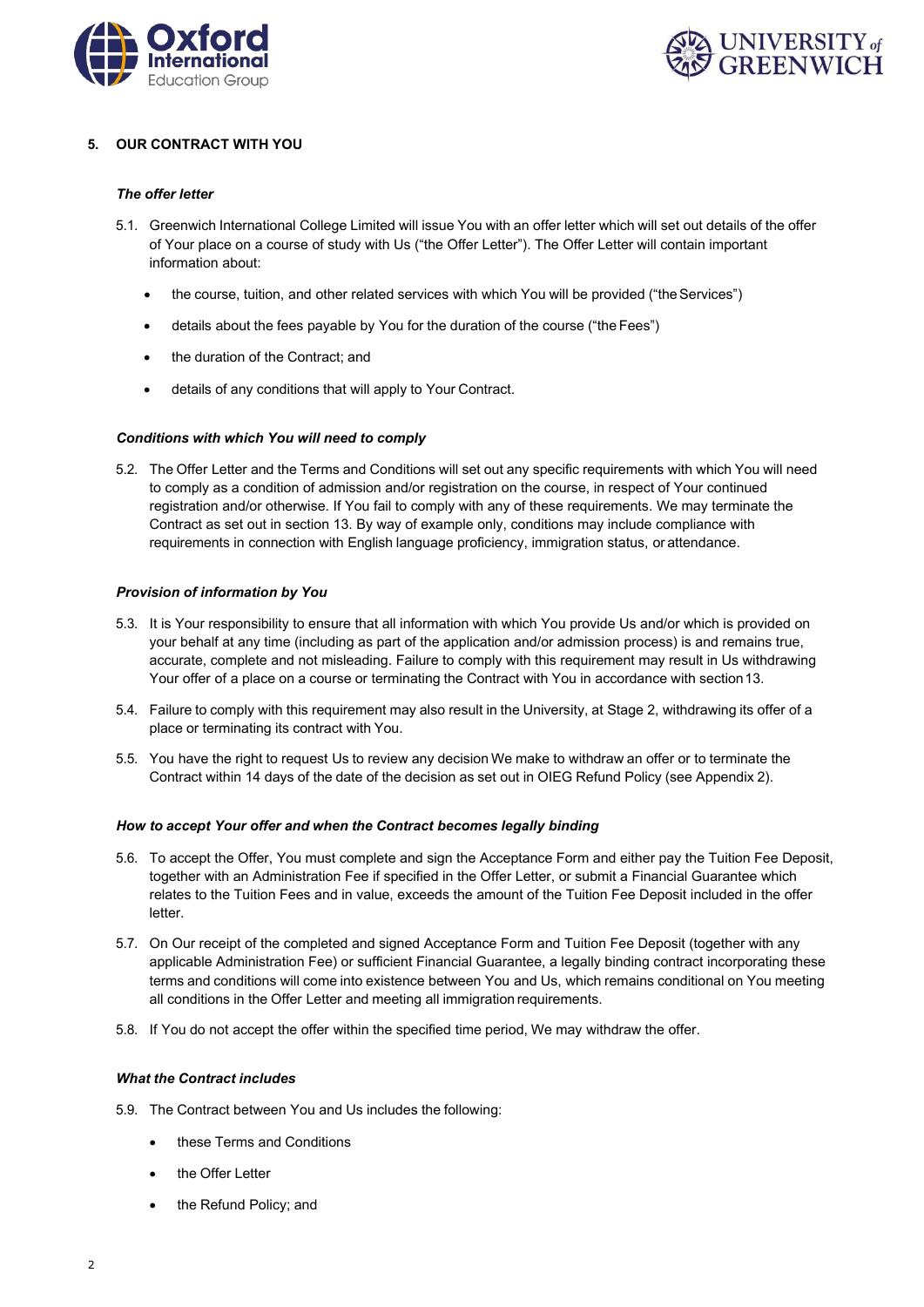



the regulations, policies and procedures listed [at Appendix 2 to this Contract]

(together, the "Contract").

## **6. YOUR RIGHT TO CANCEL THE CONTRACT**

- 6.1. If the legally binding contract formed with the You in accordance with clause 5.6 is deemed to be a Distance Contract, You have the right to cancel the contract if You give notice of cancellation to Us within the fourteen calendar day period beginning on the day following the day on which We first received Your Acceptance Form and the Tuition Fee Deposit or Financial Guarantee.
- 6.2. To cancel Your acceptance, You must clearly inform Us of Your decision to cancel before the Cancellation Period has expired. You may do this by
	- by sending a letter to Head of Admissions, Oxford International Educational Group, 259 Greenwich High Road, London, SE10 8NB, United Kingdom or
	- by sending an email to [pathways@oxfordinternational.com.](mailto:pathways@oxfordinternational.com)
- 6.3. You may use the model cancellation form (Appendix 1) to notify Us of Your decision to cancel by letter or email, (but You do not have to use this form).
- 6.4. To meet the cancellation deadline, it is sufficient for You to send Your communication concerning Your exercise of the right to cancel before the Cancellation Period has expired. We do not have to have received it before the expiry of the Cancellation Period.
- 6.5. If You cancel Your acceptance within the 14 day Cancellation Period, We will reimburse any tuition fee payment (including any deposit) received from You as soon as We can, and no later than 14 days after the day on which You informed us of Your decision to cancel Your acceptance. Refunds will only be made to the person who paid the fees.
- 6.6. We may start to provide You with the Services before the end of the Cancellation Period if You request Us to do so, for example if You are only applying to Us very soon before Your course is due to start. This will not prevent You from cancelling the Contract during the Cancellation Period. However, if You decide to cancel the Contract once We have started to provide Services to You, then We will be entitled to deduct from any refund a fair amount to reflect the Services You will actually have received until You notified Us of Your wish to cancel. This may include, for example, the costs of any requests for sponsorship visas, the cost of any tuition.
- 6.7. Please refer to sections 13 and 14 for further detail about how the Contract can be ended after the expiry of the Cancellation Period.

## **7. YOUR OBLIGATIONS**

- 7.1. You are required to:
	- comply with the terms and conditions of the Contract
	- keep all information provided to Us (including Your contact details) up to date and notify Us promptly of any changes in Your information by contacting [pathways@oxfordinternational.com](mailto:pathways@oxfordinternational.com) or by informing the college administrative manager if you had already enrolled
	- meet any and all conditions set out in Your Offer Letter and (where relevant) continue to satisfy them throughout the period of Your registration with Us / on the course
	- pay all Fees and Additional Charges when due
	- comply with all codes, regulations, policies and procedures as amended from time to time (these are listed at Appendix 2 to this Contract which also set out links to each) including in respect of Your attendance, participation on the course and conduct.
	- enrol with Us at the start of Your course and, subject to You meeting the requirements for the following stage of the course, re-register with University of Greenwich subsequently.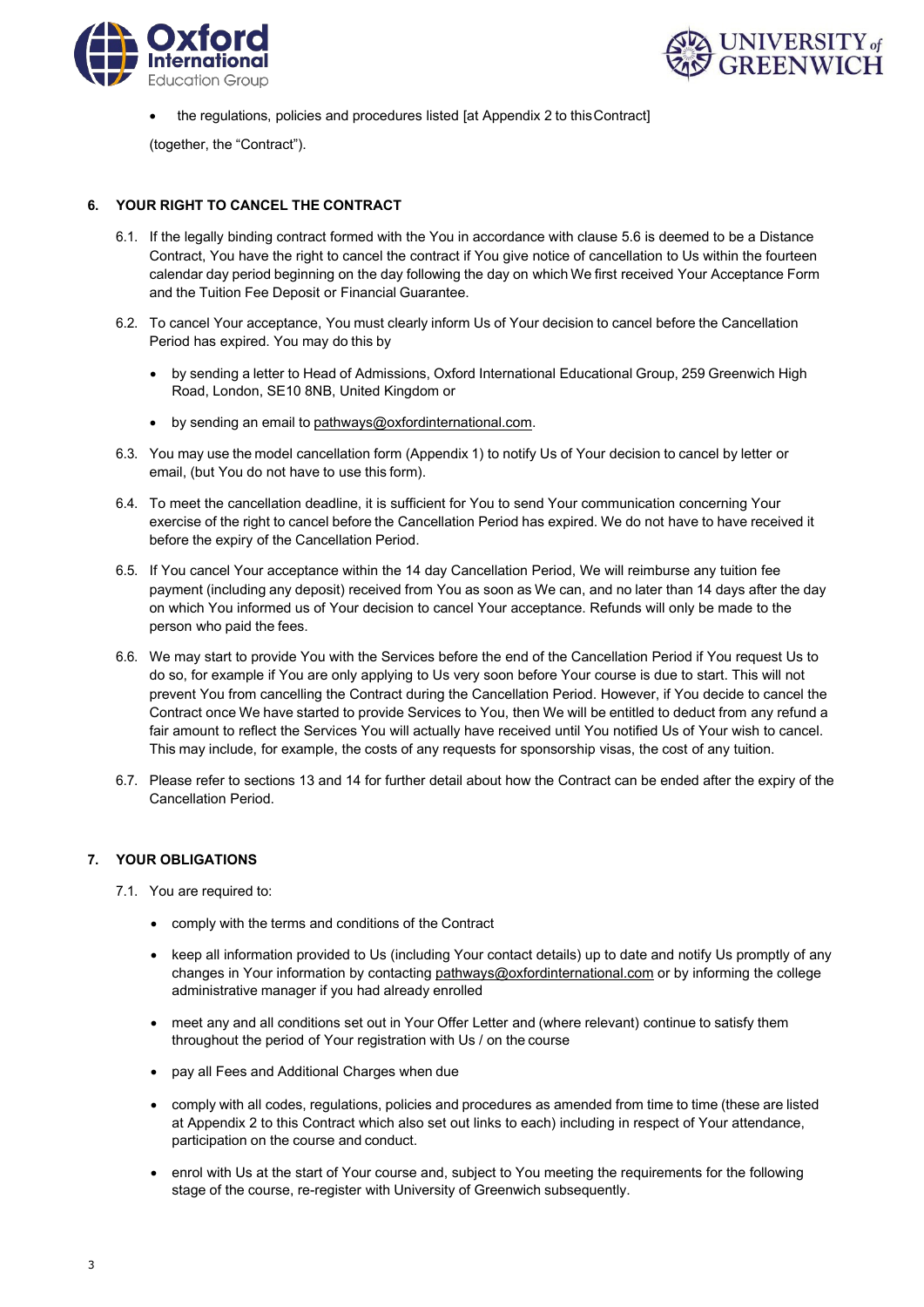



### **8. OUR OBLIGATIONS AND THE SERVICES WE WILL PROVIDE**

- 8.1. We will:
	- provide the teaching, assessments, learning support, pastoral support and other educational support services
	- provide the Services to You with reasonable care and skill
	- arrange for the transition to Stage 2 of your studies at the University, subject to You attaining the continuation requirements and
	- notify You of any changes to the Contract as soon as reasonably practicable.

# **9. FEES AND ADDITIONAL CHARGES**

#### *Obligation to pay*

- 9.1. The amount of Your Fees will vary depending on whether We categorise Your fees status as a "Home/EU student" or an "Overseas" student. Your Offer Letter will make clear how We categorise You and the amount of Fees and any Additional Charges payable by You under the Contract.
- 9.2. Your obligations under the Contract include paying all Fees and Additional Charges when due. Details of when and how You are required to make payments are set out in the Offer Letter:
	- 9.2.1. If Your Fees are funded by a loan from the Student Loan Company, funding payments will be made by the Student Loan Company to the University and the University will be responsible for making payment of Your Fees to Us. You will remain responsible to pay Us the Fees and any Additional Charges in the event that the Student Loan Company fails to do so when those Fees or any Additional Charges become due. If a refund is payable under this Contract, We will, via the University, be required to make any refund directly to the Student Loan Company.
	- 9.2.2. If Your Fees are not funded by a loan from the Student Loan Company, You will be responsible for making payment of Your Fees and any Additional Charges to Us when they fall due. If You have arranged for a third party (for example, a financial or government sponsor) to pay Fees and/or Additional Charges on Your behalf You will remain responsible to pay Us the Fees and any Additional Charges in the event that the third party fails to do so when those Fees or any Additional Charges become due. If a refund is payable under this Contract, We may be required to make any refund directly to the third party who paid the Fees and/or any Additional Charges on Your behalf.

#### *Payment by instalment*

9.3. We may, in Our absolute discretion, agree that You may pay the Fees in instalments. If We agree to payment by instalments, You must make payment in accordance with the agreed instalment plan. Any such payment plan must be agreed before You enrol.

#### *Administration and Other Fees*

- 9.4. In addition to the Fees, You may also be required to pay the following additional fees:
	- **an administration fee**: This is payable when You submit Your application and is currently £200 ("**Administration Fee**");
	- **a late enrolment fee**: If You are late enrolling on a course, a late enrolment fee of £100 per academic week that You are late enrolling (such fee to be adjusted pro rata in relation to any part of an academic week that You are late enrolling), to be capped at a maximum of £400 ("**Late Enrolment Fee**");
	- **bank charges, surcharges and/or commission**;
	- **a re-attendance fee**: If You wish to re-attend Your UGIC course or any part thereof, equivalent to the number of terms re-attended ("**Re-attendance Fee**");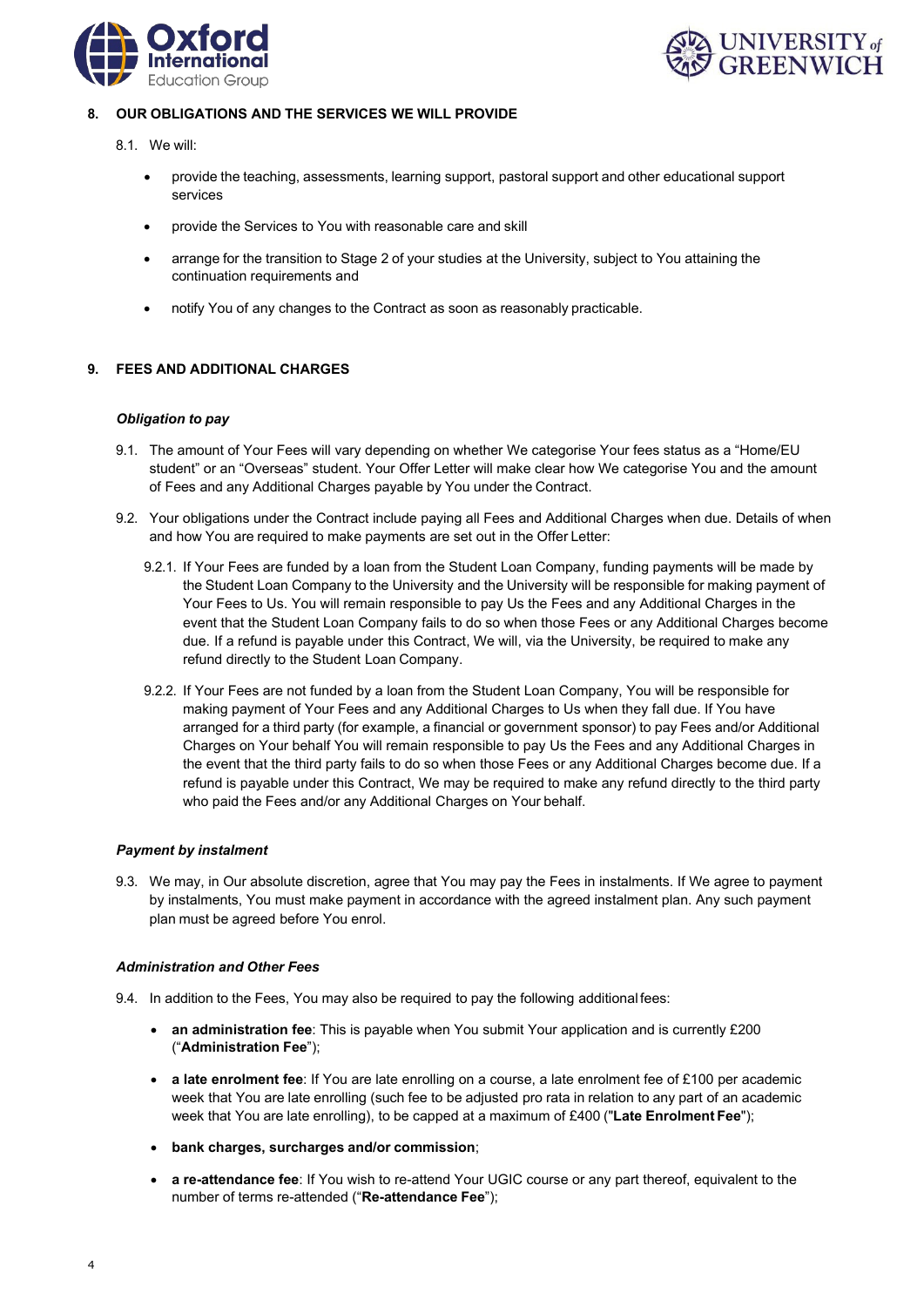- **a fee of £150 for re-assessment**: (If required) in each module ("**Re-assessment Fee**"); or
- **additional optional study resources** e.g. textbooks from £10 onwards.

### *Method of Payment and Payment Plans*

9.5. For details on the method of payment, please refer to Your offer letter

#### *Unpaid Fees and Additional Charges*

- 9.6. If Your Fees and any additional charges are not paid when they are due, this may result in You being suspended, not being allowed to enrol, re-enrol or not being allowed to graduate.
- 9.7. In addition We may charge interest on late or unpaid Fees. Debt collection fees may also be recovered from You and an administration fee may be charged in respect of dishonoured cheques. Any interest that may be charged on late or unpaid fees will be added at the base rate +1% of the **National Westminster Bankplc**.

### **10. OVERPAYMENT AND CLAIM PERIODS**

- 10.1. Any overpayment will be automatically credited to your university tuition fee upon progression
- 10.2. If you fail your programme at the College, withdraw from your course or we decide to terminate your studies you will be entitled to a refund of your overpayment. Greenwich International College Ltd will make all reasonable attempts to contact you on the contact details you have provided to us whilst enrolled as a student to return the money to you. If we have been unable to contact you and you haven't claimed your refund within seven years, the amount will be written off and you will no longer be able to claim back this overpayment.
- 10.3. If you interrupt your studies, your overpayment will be credited to your University tuition fee upon progression. If you fail to return within the return timeframe, we will proceed with the termination of your studies and will backdate it to when you interrupted. As above, we will make all reasonable endeavours to contact you to refund any outstanding amount. However, if you haven't claimed your refund within seven years from the end of the return timeframe, we will write off this amount and you will no longer be able to claim this overpayment.

## **11. INTELLECTUAL PROPERTY**

11.1. The ownership of intellectual property rights is subject to the University's General Regulations. Further information is available in [https://www.gre.ac.uk/student-services/regulations-and-policies.](https://www.gre.ac.uk/student-services/regulations-and-policies)

# **12. OUR RIGHT TO MAKE CHANGES TO THE CONTRACT (INCLUDING COURSE CHANGES AND CLOSURES)**

#### *How we can make changes to the Contract and how this may impact you*

12.1. Whilst We will always try and minimise making changes to the Contract including changes to the Services and/or Course, there may be times where changes are needed. This section describes the circumstances when We can make changes, as well as providing You with further information about what We will do whereWe look to make such changes.

### *Changes to pre-Contract information*

- 12.2. If any information that We may have given to You at the time You were researching Us and making an application for the Course changes by the time We send out Our Offer, We will highlight details of those changes in the Offer.
- 12.3. By accepting Our Offer, You will be confirming that You are accepting Our Offer on the basis of the changes documented in the Offer. Examples of changes that We may make at this stage could include the following:
	- changes made in response to feedback from students and/or external examiners;
	- unavoidable changes in Our academic or student support staff;
	- where We advised that the Course was subject to approval/accreditation/validation at the time We advertised the Course, if approval/accreditation/validation has not been obtained by the date of Your offer, We may need to combine, alter or discontinue a Course
	- changes that are required by law and/or as a result of a regulatory requirement that OIEG, as a provider of educational services, is required to comply with;
	- changes that are required by a statutory, regulatory and/or professional body and/or other regulator;
	- reasonable changes to the content and teaching provided on the Course;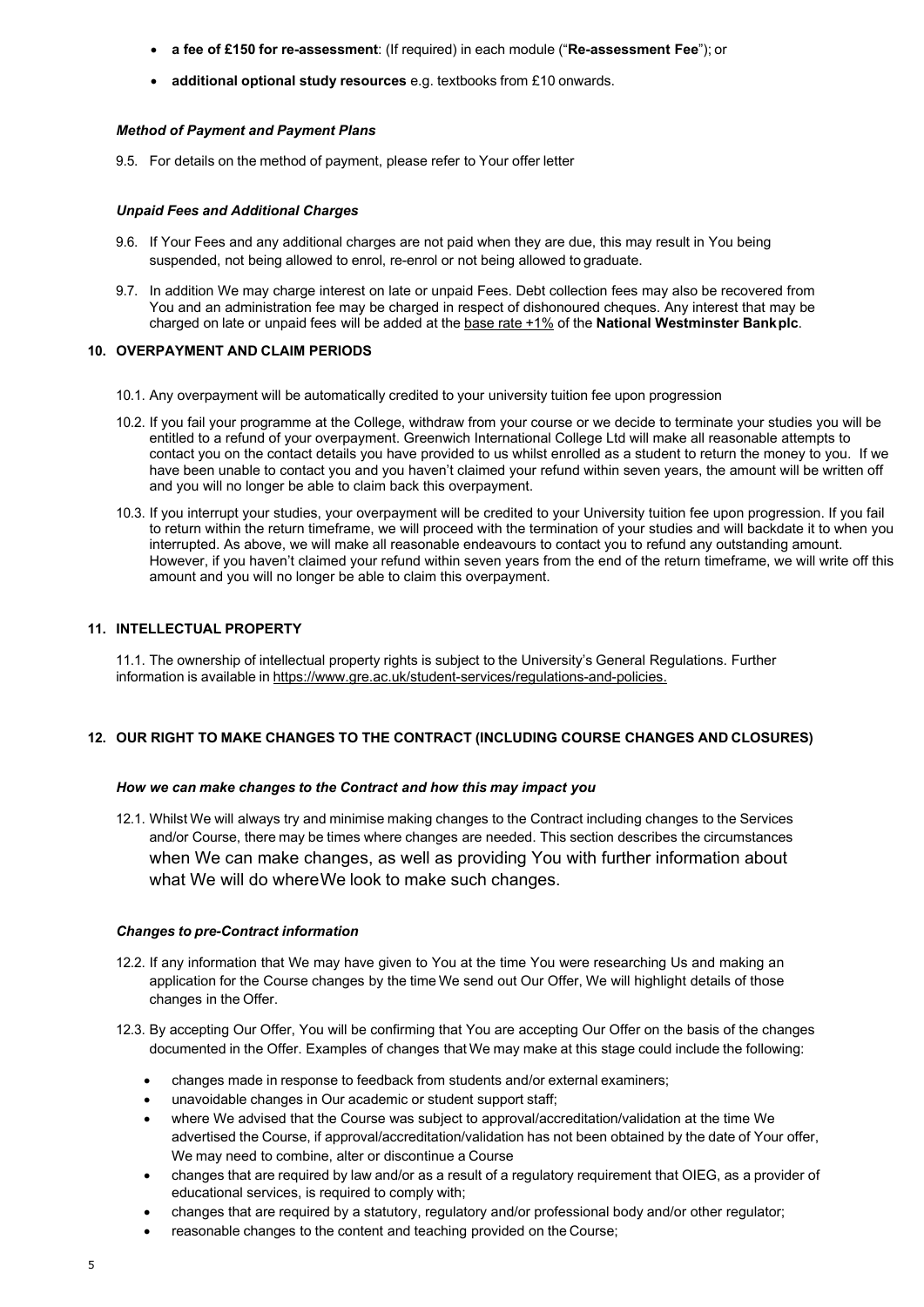



### *Changes after You have entered into the Contract with Us*

- 12.4. Where We need to make changes to the Contract and Services after our Contract has been formed, We will, in each case, assess the potential impact of such change on the Contract and Our students and will follow the principles set out in this section at all times. We are always looking to improve and enhance students' experience with Us, and We will engage in dialogue with Our students throughout their studies, as well as with Our teaching staff, and will actively seek feedback from these groups about how We can improve Our service delivery to Our students.
- 12.5. The circumstances that We describe in this section are not the only ones that may arise during Your studies with Us, but these will give You some context as to when We may need to amend the Contract (including the Services and Course).

#### *When we can make changes to the Contract*

12.6. We can make changes to our Contract including to the Services and/or Course

- to reflect changes in the law and/or professional, regulatory and/or statutory body and/or UKVI requirements;
- as required by government policy, regulatory requirements and/or guidance and/or a decision of a competent court or similar body;
- to comply with any requirement set by the Office for Students and/or any other regulator or funding body;
- to comply with validating university and/or awarding/accrediting body requirements;
- to deal with unavoidable changes in Our academic and/or support staff;
- to address and/or to take steps in response to a security threat;
- to incorporate sector good practice guidance;
- in light of student feedback and/or external examiners' feedback;
- to reflect material developments in academic teaching, research and/or professional standards and/or requirements;
- minimum enrolment numbers;
- withdrawal of any relevant validation or accreditation;
- to reflect changes made by a placement provider and/or withdrawal of a placement by a placementprovider
- to reflect changes made by the University and/or the requirements of a collaborative partner
- for any other valid reason.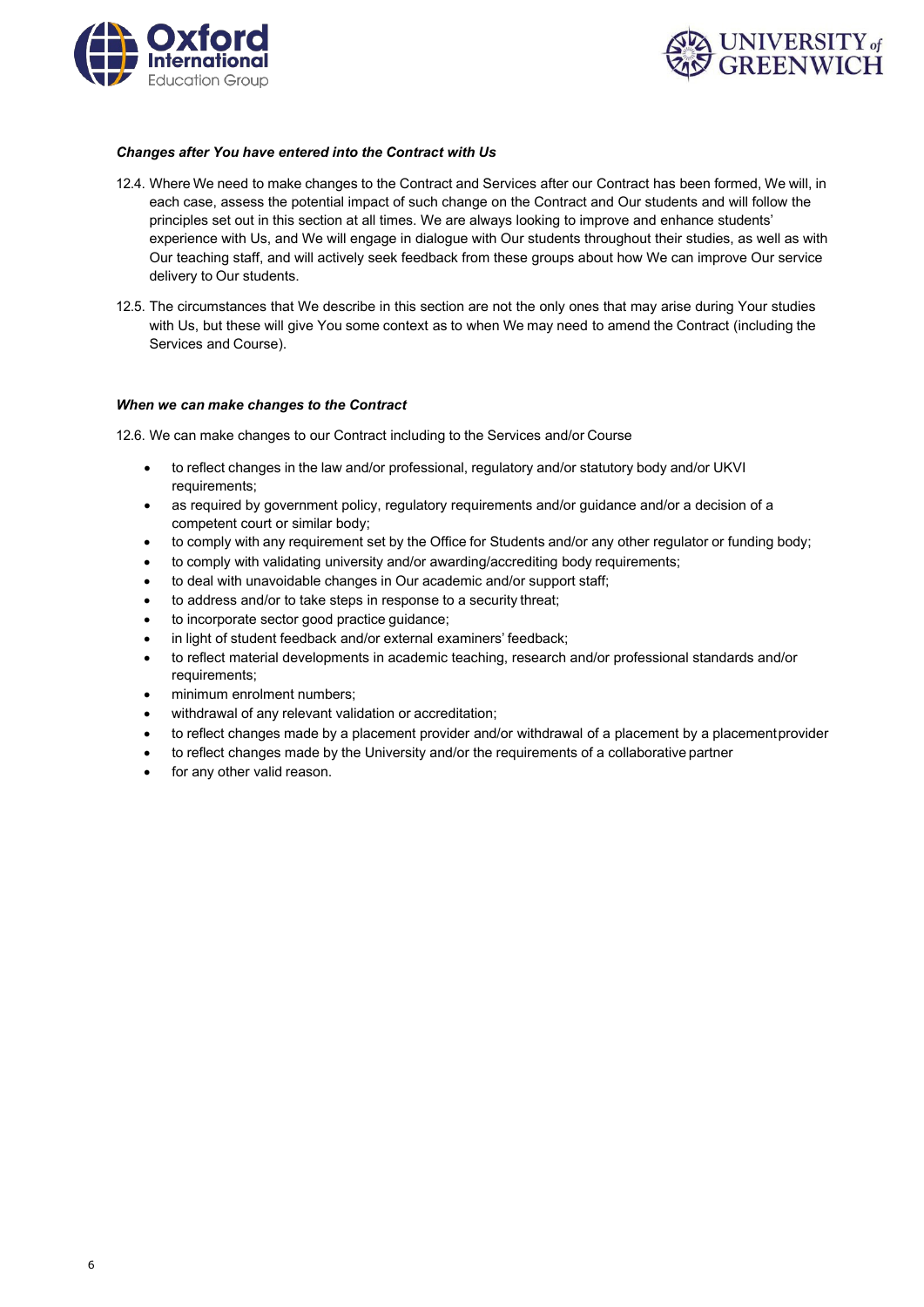



### *What type of changes may be made?*

12.7. The reasons in section above may result in a number of different changes being made by Us in response. We have set out in this section some examples of these responses and, to help You understand what such changes may mean for You in practice, We have done this by referring to those examples using the headings "major changes" and "minor changes". The provisions of section 12.8 and 12.9 will apply depending on the type of change that is anticipated at the time.

#### *(i) Minor Changes (non-exhaustive list of examples)*

- reasonable changes to the timetable for delivery of the Course;
- reasonable changes to the number of classes/lectures and other teaching activity relating to the Course;
- reasonable changes to the methods by which the Course is delivered and/or assessed;
- reasonable variations to the content and syllabus of the Course;
- changes to the location of the Course teaching facilities, provided these are within the same campus and/or provided they are of equivalent quality as those advertised by Us;
- additions and/or withdrawals of certain non-core modules on the Course;
- changes to reading lists to deal with changes in the relevant subject area relating to the Course to ensure the same remains as up to date as possible;
- procedural changes to Our Student Handbook that help improve the same to Your benefit;

### *(ii) Major Changes (non-exhaustive list of examples)*

- changes to the way that We teach, supervise and/or assess a course to ensure that We are continuing to provide that course to You lawfully and/or in accordance with academic standards andquality;
- to make additions and/or withdrawals of certain core/compulsory modules on Your Course;
- to implement more significant changes to Our courses;
- changing Our security procedures to such an extent as may materially impact on the way that You previously acted when on campus with Us;
- significant changes to the location or specification of Your Course teaching facilities, which could include moving the Course to a different campus or a location that is not located near the original delivery campus.
- to make significant changes to Our Student Handbook that help improve them where the same are not to your benefit.

#### *How We will tell you about changes to the Contract*

- 12.7.1. For minor changes, We will notify You of any amendments via the email address listed on your application form, by providing You with as much notice as is in Our view appropriate in the circumstances. Where possible, We will look to provide this notice to You in advance, but this may not always be possible.
- 12.7.2. For major changes, We will notify you via the l email address listed on your application form as soon as possible, and in any event, generally no later than 14 days before We are due to make the relevant change. It is your responsibility to keep your contact details updated with Us. If you need to change your contact details you can email [pathways@oxfordinternational.com](mailto:pathways@oxfordinternational.com) or contact the College Administration.
- 12.7.3. If You do not agree with a major changeWe make to the Contract, You will be entitled to terminate the Contract in accordance with clause 14, and You may be entitled to an appropriate refund of the Fees You have paid to Us.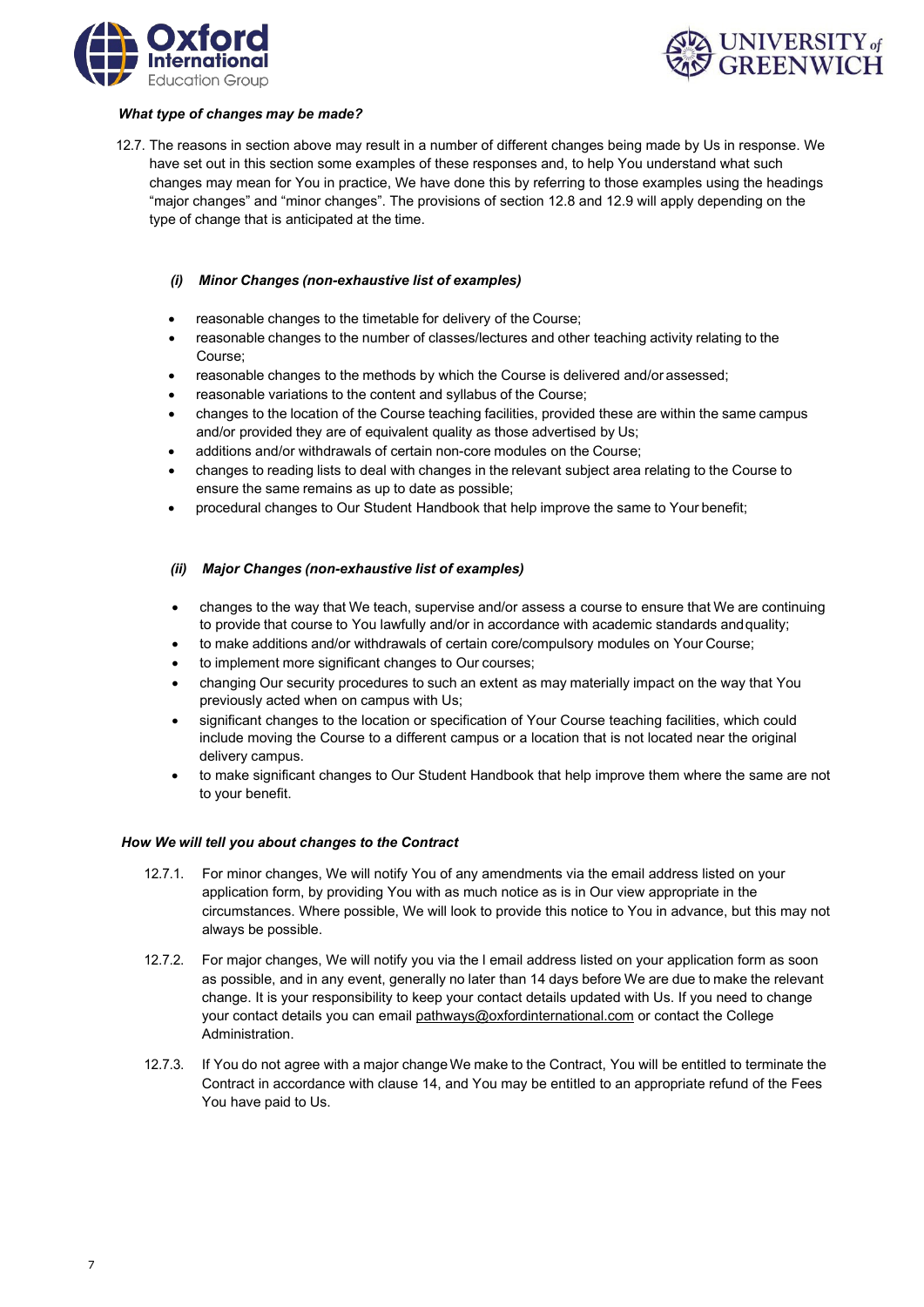



# *Withdrawal of Courses*

### *(i) Pre-commencement of Course*

12.8. There may be times where We need to discontinue the Course or decide not to provide the Course or to merge or combine the Course with other Courses of study, if such action is reasonably considered to be necessary by Us. If We decide to take such action prior to the Course commencing then We will use reasonable endeavours to notify You in advance and You shall be entitled to cancel this Contract by written notice to OIEG Head of Admission. In these circumstances You will be entitled to a refund of any deposit/Fees which You have paid.

#### *(ii) Post-commencement of Course*

- 12.9. There may also be times where We need to discontinue the Course or to merge or combine the Course with other courses after the Course has commenced, if such action is required as a result of one of the reasons set out in section 12.6.
- 12.10. We will take reasonable steps to seek to:
	- offer you a place on an alternative course (subject to place availability and You complying with the requirements of admission to and registration on that Course); or
	- at Your request assist you to join another course at another provider, and
	- if appropriate, issue You with a refund of the Fees paid.

### **13. TERMINATION OF THE CONTRACT BY US**

- 13.1. We may terminate the Contract on notice to You such notice as may be appropriate having followed any relevant policies or procedures as a result of:
	- Us becoming aware that information You have provided to Us is untrue, inaccurate, incomplete and/or misleading and/or at any point becomes untrue, inaccurate, incomplete and/ormisleading;
	- You failing to materially comply with Your obligations under this Contract;
	- You failing to comply with requests for information, to make declarations and/or to meet specific requirements of Your course and/or conditions as specified in the Offer Letter;
	- Your circumstances changing so that You no longer have permission to remain in the UK, You acquiring a relevant criminal conviction or developing a health condition that prevents You from meeting the occupational health requirements of your course;
	- You failing to meet the requirements to register for Your course;
	- material breach by You of Our regulations, policies, procedures and/or codes;
	- You failing to meet the required standard performance of Your course as prescribed by academic and professional suitability requirements;
	- if You do not pay Your Fees by the specified due date for payment, and where You fail to make good Your debt following the period specified within Our debt recovery policies. This includes where You have an agreement with a third party (e.g. a sponsor) for them to pay Your Fees on Your behalf;
	- where You engage in any activity or otherwise act in a manner that brings Us intodisrepute;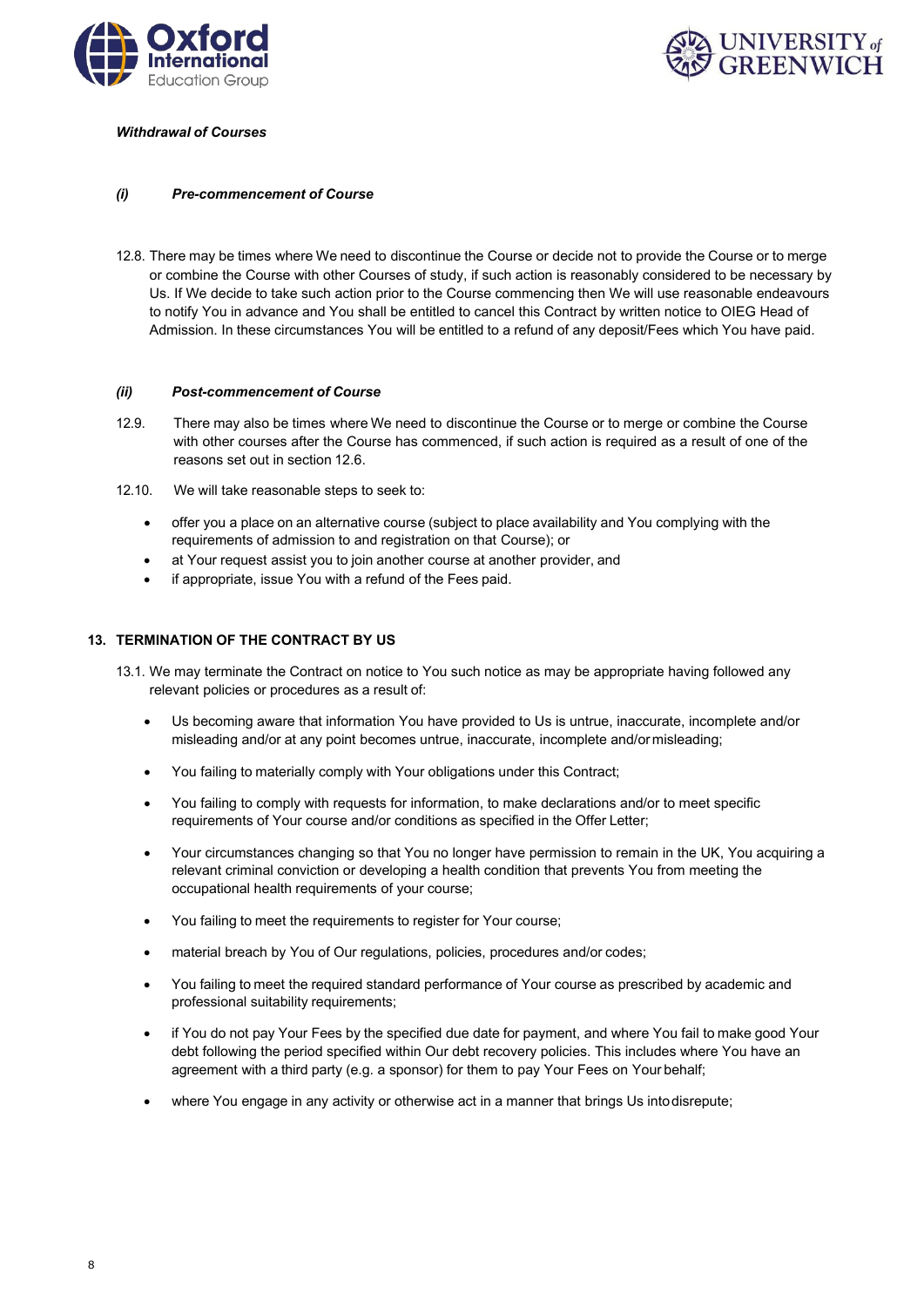



### **14. TERMINATION OF THE CONTRACT BY YOU**

- 14.1. You have the right to terminate this Contract in the following circumstances:
	- 14.1.1. where We seek to make a significant change to the Contract that You do not agree with;and
	- 14.1.2. at any other time without reason.

## **15. WHAT HAPPENS IF THIS CONTRACT IS TERMINATED**

- 15.1. In the event of termination of Your Contract by You or by Us as permitted in sections 13 and 14 above, You may be entitled to a refund as indicated in the Refund Policy (See Appendix 2);
- 15.2. Please note that if either You or We terminate the Contract under sections 13 or 14 and You have a tuition fee loan from the Student Loans Company, We will, via the University, notify the Student Loan Company that their liability for tuition fees has reduced and therefore the Student Loan Company will reduce the amount of Your loan. If a third party pays Fees on Your behalf We may pay any refund directly to that third party

#### **16. COMPLAINTS**

- 16.1. We operate a complaints procedure and policy (see Appendix 2)
- 16.2. You may also refer Your complaint to the College Director.
- 16.3. If You have any queries about Your Contract, You should contact [pathways@oxfordinternational.com](mailto:pathways@oxfordinternational.com)

#### **17. DISCLOSURE AND BARRING SERVICE (DBS) CHECKS**

- 17.1. OIEG is very mindful of any duties it may have under the Safeguarding Vulnerable Groups Act 2006 (as amended) ("SVGA"). These duties may apply (for example) in the case of:
	- 17.1.1. Students who are aged under 18; or
	- 17.1.2. Students who are "vulnerable adults"; or
	- 17.1.3. Students, for example medical or teaching students on work placements, who may come into contact with vulnerable adults or children during the course of their studies.
- 17.2. OIEG expects all its staff, students and contractors to be alert to any concerns about the welfare of children or vulnerable adults (for example, hospital patients) and to report any such concerns they may have, however apparently trivial, as soon as possible to the relevant safeguarding officer (who may be the safeguarding officer at a school or hospital, in the case of a placement).
	- 17.2.1. The SVGA may require OIEG, UGIC and/or University of Greenwich to:
	- 17.2.2. Check whether certain individuals are barred from undertaking activities regulated by the SVGA, and/or to undertake criminal record checks; and
	- 17.2.3. Supply certain information about individuals to the Disclosure and Barring Service, for example, where OIEG considers someone to pose a risk of harm to children or vulnerable adults.
- 17.3. University of Greenwich's Safeguarding Policy (Procedure and Guidance) explains in more detail how such matters should be approached and is available [here](http://www.dmu.ac.uk/documents/dmu-staff/pod/safeguarding/dmu-safeguarding-policy.pdf) https://docs.gre.ac.uk/ data/assets/pdf file/0016/231541/safeguarding-policy-updated-may-2021.pdf

### *Criminal Offences whilst you are Enrolled at UGIC and/or University of Greenwich*

17.4. Students must disclose to OIEG, UGIC or University of Greenwich if they are convicted of "relevant criminal offences" at any time whilst they remain a student at UGIC. Details of what amounts to a "relevant criminal offence" differs for students involved on teaching, health and clinical programmes (for example, medicine, pharmacy and nursing).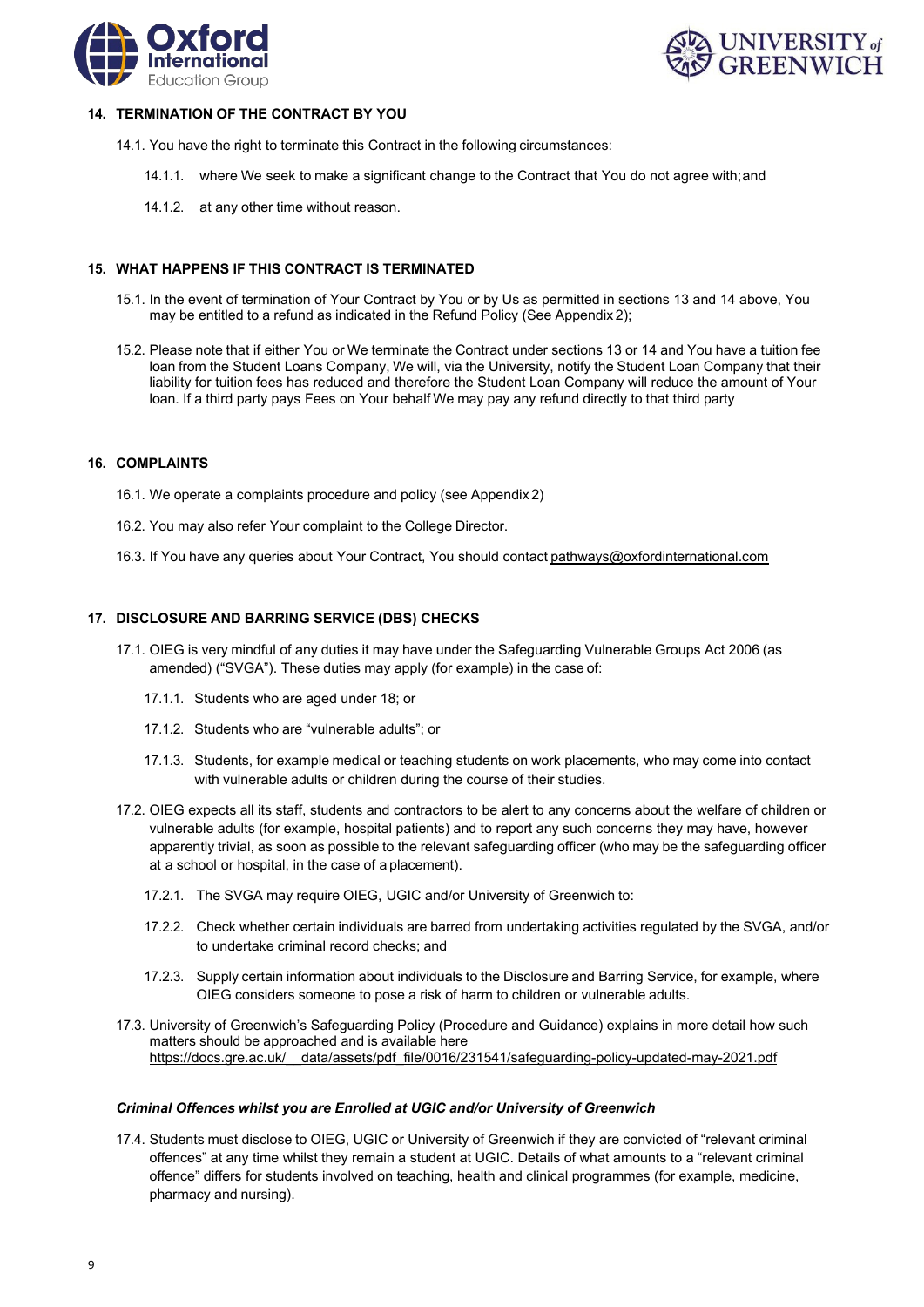



# *Offers and courses which are conditional on Criminal Records/Disclosure and Barring Service, ATAS or Occupational Health checks*

- 17.5. As owners of the Admissions process, University of Greenwich may withdraw an offer, refuse to admit you or may withdraw you from your course or research activity, for any failure to comply with the terms of any requirements (whether imposed by legislation or regulatory requirement, or otherwise reasonably required by OIEG, UGIC or University of Greenwich) that your offer, studies or research activity require:
	- 17.5.1. Satisfactory criminal record/disclosure and barring service checks;
	- 17.5.2. An Academic Technology Approval Scheme (ATAS) certificate (including compliance with its terms);
	- 17.5.3. Satisfactory occupational health checks (but subject to OIEG obligations under the Equality Act 2010 in respect of students with disabilities).
	- 17.5.4. If you believe a decision by OIEG, UGIC and/or University of Greenwich in respect of such matters is incorrect, you may invoke the relevant complaints procedure (please see the relevant Chapter of University of Greenwich's General Regulations and Procedures affecting Students and the Complaints Procedure.)

### **18. IMMIGRATION AND VISAS**

- 18.1. If you require a visa to study in the UK, You must Comply with any visa requirements, including those from the Student sponsor, University of Greenwich (see Appendix 2 and available in UGIC).
- 18.2. It is the student's responsibility to obtain the correct immigration status prior to enrolment at the UGIC and to maintain this during the Programme of Study. Relevant supporting documentation such as a passport, a valid vignette (sticker) in the passport and/or Biometric Residence Permit (BRP) are required before enrolment at the centre can commence. If you have a pending visa application, evidence such as completed application form and correspondence with the Home Office/UKVI are also required. We do not tolerate fraud or false or misleading representation in the process of obtaining an offer or visa under our sponsorship. This may also impact upon on any refund of fees you have paid to us. See Refund Policy below for furtherdetails.
- 18.3. Students must observe the relevant immigration regulations at all times such as work limits and police registration requirements. Breach of such regulations may lead to withdrawal.
- 18.4. Any students withdrawing from a Programme of Study after the CAS has been used will be reported to the Immigration Authorities as a curtailment of their programme. Documentary evidence will be required to show that you have not breached the rules and regulations of UK immigration laws, including proof of your current location.
- 18.5. Students also must ensure they are aware and understand the Tier 4 rules and policies relevant to their enrolment and immigration conditions. These policies include, but are not limited to, Attendance Policy and Discipline Policy. Failure to comply with these policies could lead to withdrawal from UGIC and subsequent withdrawal of visa sponsorship

## **19. OUR LIABILITY TO YOU**

- 19.1. If We fail to comply with this Contract, We are responsible for loss or damage You suffer that is a foreseeable result of Our breach of this Contract or Our negligence, but We are not responsible for any loss or damage that is not foreseeable. Loss or damage is foreseeable if they were an obvious consequence of Our breach or if they were contemplated by You and Us at the time We entered into this Contract.
- 19.2. We cannot accept responsibility and We will not be liable to Youfor:
	- 19.2.1. any damage to Your property (including to vehicles and bicycles parked on campus or at other parking locations as designated by Us and to personal equipment such as mobiles, tablets and laptops) unless caused by Our negligence;
	- 19.2.2. work submitted for assessment that is not returned;
	- 19.2.3. personal injury or death except in so far as it is caused by Our negligence; or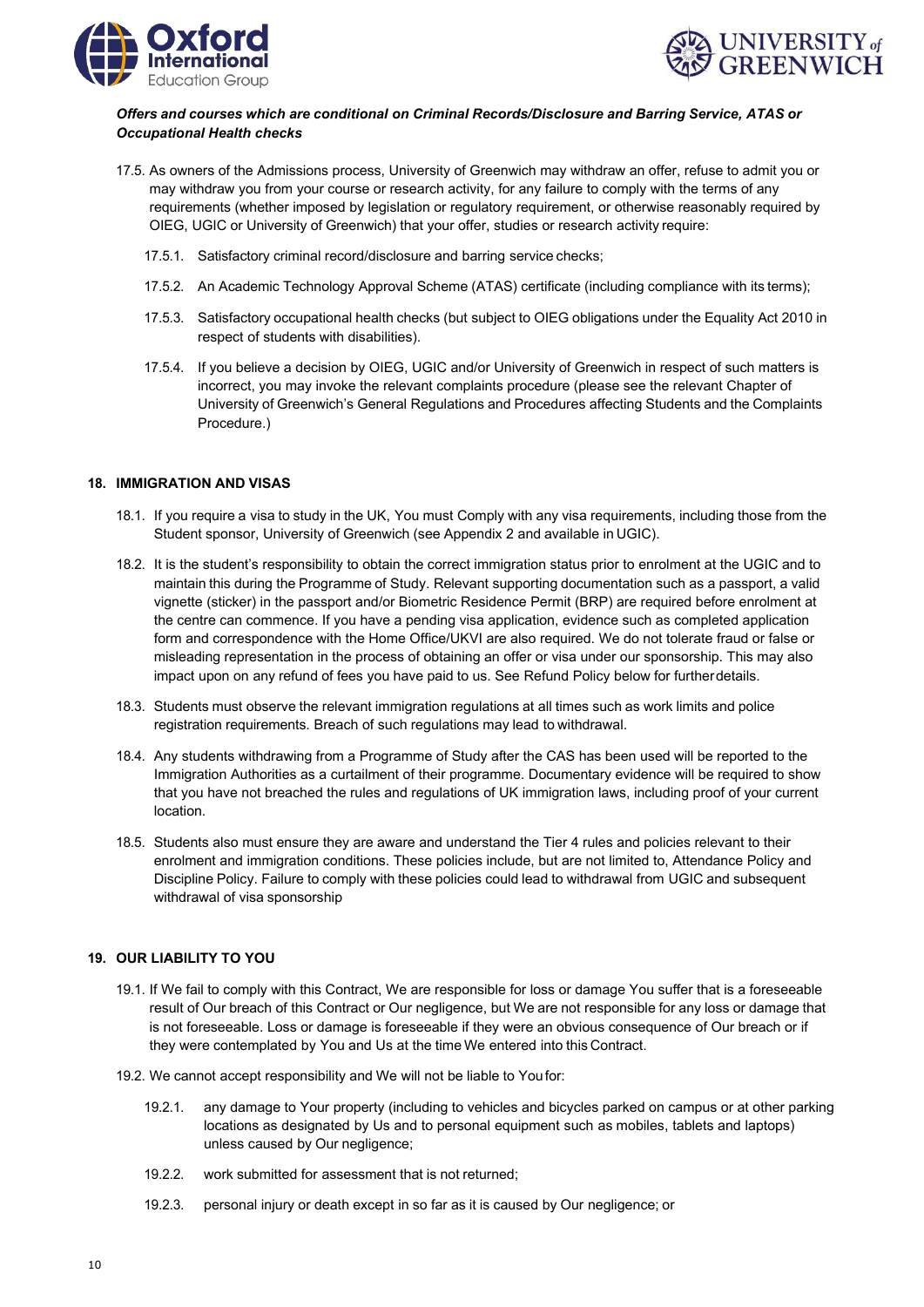



- 19.2.4. loss of opportunity and loss of income or profit, however arising.
- 19.3. We do not exclude or limit in any way Our liability for:
	- 19.3.1. death or personal injury caused by Our negligence or the negligence of Our employees, agents or subcontractors;
	- 19.3.2. fraud or fraudulent misrepresentation; or
	- 19.3.3. any other matter which we are not permitted to exclude or limit our liability by law.
- 19.4. We will not be liable or responsible for any failure to perform, or delay in performance of, any of Our obligations under this Contract that is caused by an Event Outside Our Control.
- 19.5. An Event Outside Our Control means any act or event beyond Our reasonable control including without limitation:
	- 19.5.1. strikes, lock-outs or other industrial action by third parties;
	- 19.5.2. strikes, lock-outs or other industrial action by Our employees;
	- 19.5.3. civil commotion, riot, invasion, terrorist attack or threat of terrorist attack, war (whether declared or not) or threat or preparation for war, fire, explosion, storm, flood, earthquake, subsidence, epidemic or other natural disaster or "act of god", or failure of public or private telecommunications networks.
- 19.6. If an Event Outside Our Control takes place that affects the performance of Our obligations under theContract:
	- 19.6.1. We will contact You as soon as reasonably possible to notify You; and
	- 19.6.2. Our obligations under these Terms and Conditions will be suspended and the time for performance of Our obligations will be extended for the duration of the Event Outside Our Control.
- 19.7. Should an Event Outside Our Control interfere with Our ability to deliver Your course, We will use reasonable endeavours to minimise the disruption caused to You.

#### **20. HOW WE USE YOUR PERSONAL DATA, AND YOUR OBLIGATIONS**

- 20.1. The University's Data Protection Policy and Our Privacy Policy explain what data We might hold about you, how we use it, who we might share it with and the reasons for doing that. The OIEG Privacy Policy can be accessed here: <https://www.oxfordinternational.com/about-oxford-international/privacy-policy/>
- 20.2. Students who are involved in dealing with other peoples' personal data (for example in some research projects, or in the course of a work placement at a hospital) must ensure that they abide by the requirements of data protection law (which contains requirements about security of personal data, and how such data is used and shared). They should refer to relevant policies: [https://www.gre.ac.uk/about-us/governance/information](https://www.gre.ac.uk/about-us/governance/information-compliance/policy)[compliance/policy](https://www.gre.ac.uk/about-us/governance/information-compliance/policy)

#### **21. OTHER IMPORTANT TERMS**

- 21.1. We may transfer Our rights and obligations under the Contract to another organisation, and We will always notify you in writing if this happens, but this will not affect Your rights or Our obligations under the Contract.
- 21.2. This Contract is between You and Us. No other person shall have any rights to enforce any of its terms.
- 21.3. Each of the paragraphs of these terms operates separately. If any court or relevant authority decides that any of them are unlawful, the remaining paragraphs will remain in full force and effect.
- 21.4. If We fail to insist that You perform any of Your obligations under these terms, or if We do not enforce Our rights against You, or if We delay in doing so, that will not mean that We have waived Our rights against You and will not mean that You do not have to comply with thoseobligations.
- 21.5. Our contract is governed by English law. You and We both agree to submit to the non-exclusive jurisdiction of the English courts.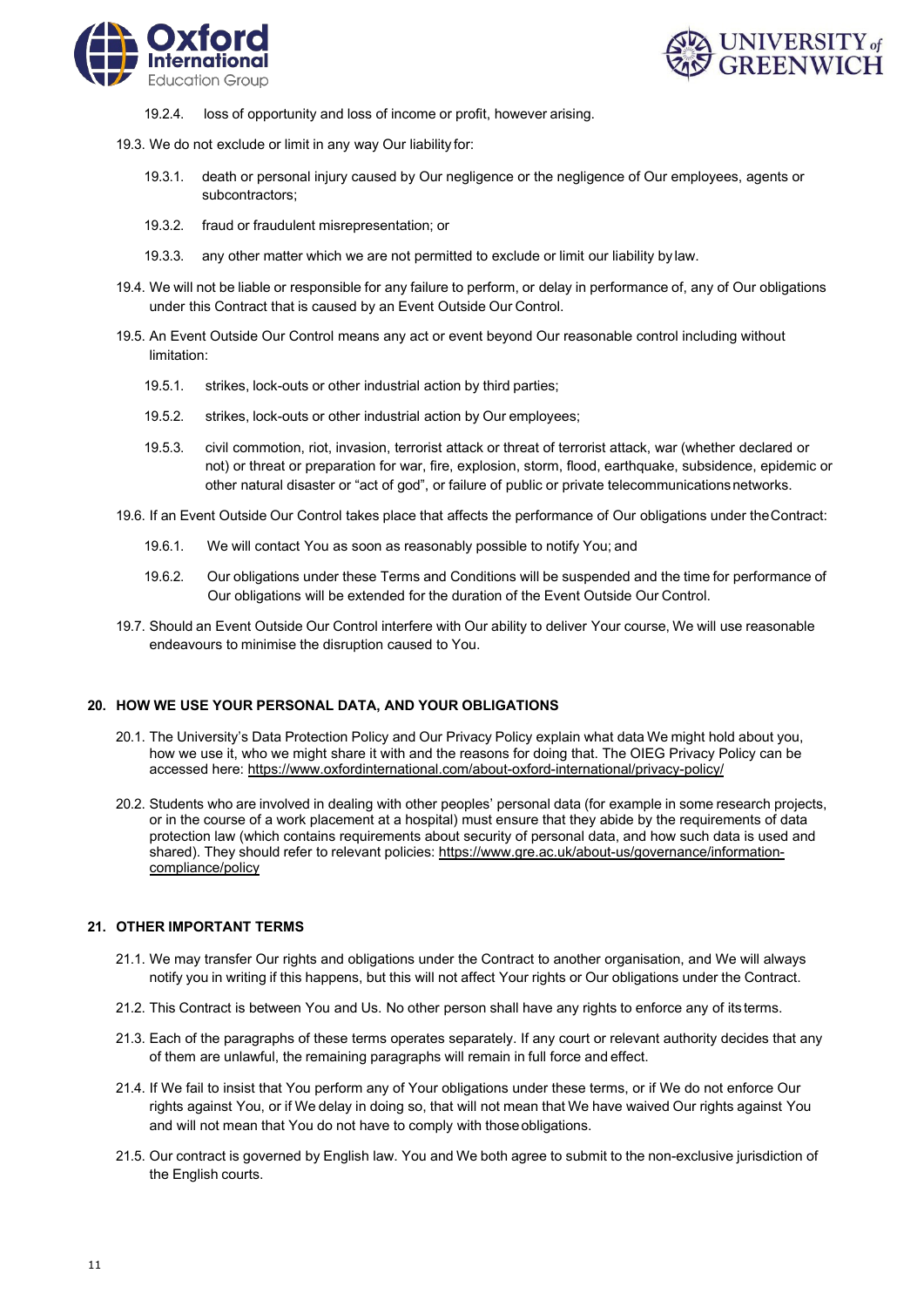



# **Appendix**

# **Cancellation Form**

**To:**

I hereby give notice that I cancel my contract for the supply of services on the [INSERT PROGRAMME TITLE] at University of Greenwich International College

**Offer letter dated:**

**Name of student:**

**Signature of student:**

**Date:**